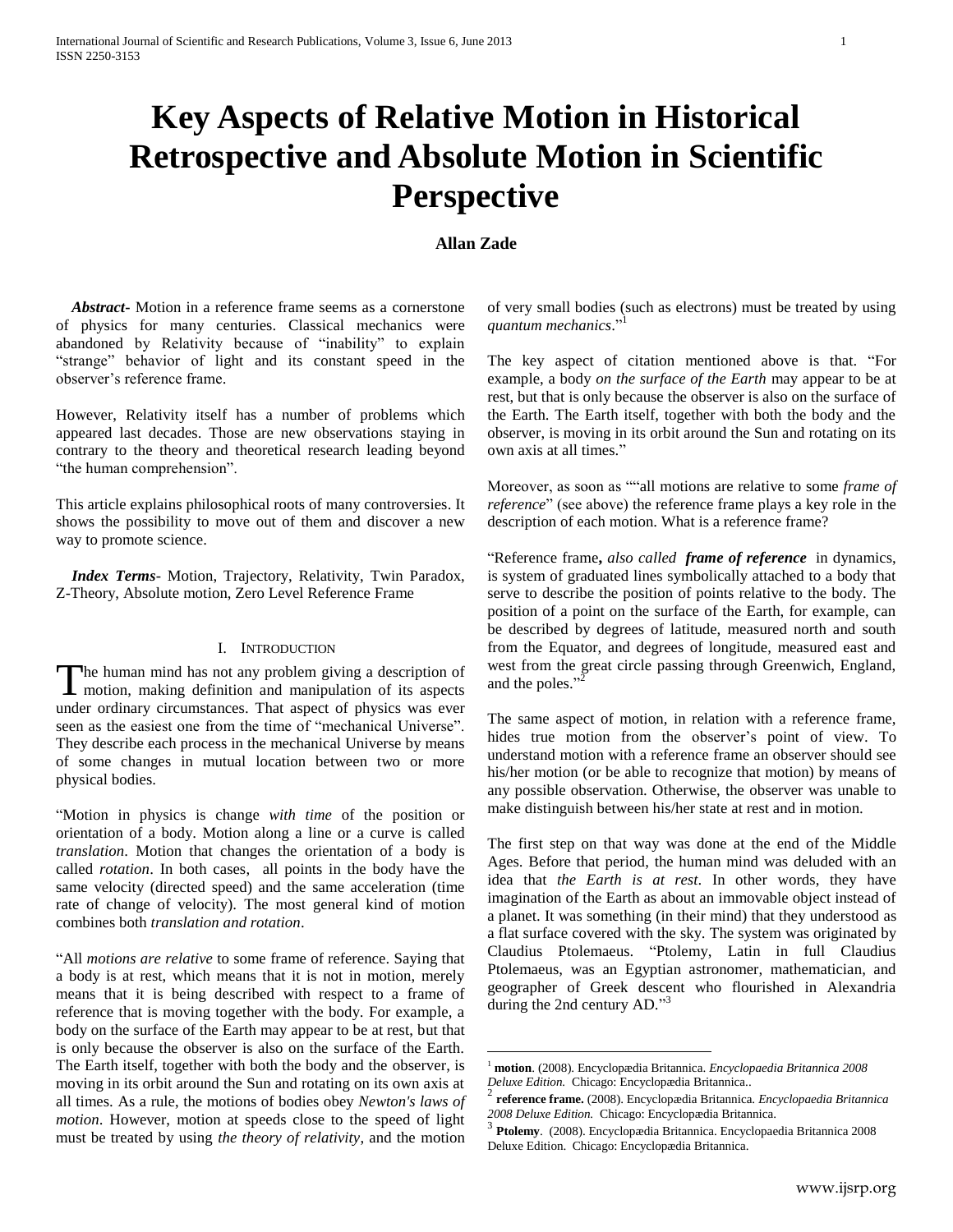It is a highly significant aspect. The system has its founder who created the system. Despite of many people lived on the Earth at the same period of time, only *Ptolemaeus* became able to make the system.

"*Ptolemaic system is a mathematical model of the universe*  formulated by the Alexandrian astronomer and mathematician *Ptolemy* about AD 150 and recorded by him in his Almagest and Planetary Hypotheses. The Ptolemaic system is a geocentric cosmology; that is, *it starts by assuming* that the Earth is stationary and at the centre of the universe. The "natural" expectation for ancient societies was that the heavenly bodies (Sun, Moon, planets, and stars) must travel in uniform motion along the most "perfect" path possible, a circle. However, the paths of the Sun, Moon, and planets as observed from the Earth are not circular. Ptolemy's model explained this "imperfection" by *postulating* that the apparently irregular movements were a combination of several regular circular motions seen in perspective from a stationary Earth. The principles of this model were known to earlier Greek scientists, including the mathematician Hipparchus (c. 150 BC), *but they culminated in an accurate predictive model with Ptolemy*. The resulting Ptolemaic system persisted, with minor adjustments, until the Earth was displaced from the centre of the universe in the 16th and 17th centuries by the Copernican system and by Kepler's laws of planetary motion."<sup>4</sup>

There is an excellent formulation in the quotation given above "*The Earth was displaced from the centre of the universe in the 16th and 17th centuries by the Copernican system*…" That is the best example of the human way of thought. They think that a human point of view (*that commonly appears as a misconception that roots in the human mind*) has power of the law of the Universe. Moreover, any attempt of liberation from that illusion shook the human mind to its core. Many men were prosecuted by Inquisition for the same reason. They shared the point of view that stays in the contrary with *the official point of view*.

"Inquisition is, in Roman Catholicism, a papal judicial institution that *combatted heresy* and such things as alchemy, witchcraft, and sorcery and wielded considerable power *in medieval and early modern times*. The name is derived from the Latin verb inquiro ("inquire into"), which emphasizes the fact that the inquisitors did not wait for complaints but sought out heretics and other offenders."<sup>5</sup>

The best example of the situation was fate of Giordano Bruno. "Bruno, Giordano, *original name Filippo Bruno, byname Il Nolano* was Italian philosopher, astronomer, mathematician, and occultist whose theories *anticipated modern science.* The most notable of these were his theories of *the infinite universe* and the multiplicity of worlds, in which *he rejected the traditional geocentric (or Earth-centred) astronomy* and intuitively went *beyond* the Copernican heliocentric (Sun-centred) theory, which

 $\overline{a}$ 

still maintained *a finite universe with a sphere of fixed stars*. Bruno is, perhaps, *chiefly remembered* for the tragic death he suffered at the stake because of the tenacity with which he maintained his unorthodox ideas at a time when both the Roman Catholic and the Reformed churches were reaffirming rigid Aristotelian and Scholastic principles in their struggle for the evangelization of Europe."<sup>6</sup>

Obviously, the primary struggle between new and old ideas was a battle for their influence *on the human mind*. Universe itself has not any idea about the existence of a man and the human mind.

Each action of the Universe depends only on its physical behavior regardless of the human attitude to the action. Therefore, an action of the Universe cannot be "right" or "wrong", "good" or "bad", "natural" or "unnatural". It can be only *predictable* if a man has enough knowledge about the process or *unpredictable* in any other case.

For the same reason, the Earth cannot be "displaced" from its location in the Universe by means of any change in the human attitude to its location or motion (see reference given above). Before the time when the Copernican system took its power in the human mind, the Erath makes its way through the Universe regardless of human illusion of the Earth immobility.

"*Copernican system* is, in astronomy, *model* of the solar system centred on the Sun, with Earth and other planets moving around it, formulated by *Nicolaus Copernicus*, and published in 1543. It appeared with an introduction by Rhäticus (Rheticus) as *De revolutionibus orbium coelestium libri VI* ("Six Books Concerning the Revolutions of the Heavenly Orbs"). The Copernican system gave a truer picture than the older Ptolemaic system, which was geocentric, or centred on Earth. It correctly described the Sun as having a central position relative to Earth and other planets."<sup>7</sup>

Comparison between two systems mentioned above (geocentric and heliocentric) leads for change in the definition of the Earth, in the human mind. Definition from the geocentric system is that:

# **The Erath is the motionless center of the Universe** (A)

Definition from the heliocentric system is that:

 $\overline{a}$ 

## **The Earth is an typical planet of the Solar system moving by its trajectory around the Sun**  (B)

The key difference between those definitions is that. The Earth loses its uniqueness and becomes one of many planets of the Solar system. The same method became the most useful one for entire science since the time of Nicolaus Copernicus.

<sup>4</sup> **Ptolemaic system.** (2008). Encyclopædia Britannica. *Encyclopaedia Britannica 2008 Deluxe Edition.* Chicago: Encyclopædia Britannica.

<sup>5</sup> **Inquisition.** (2008). Encyclopædia Britannica. *Encyclopaedia Britannica 2008 Deluxe Edition.* Chicago: Encyclopædia Britannica.

<sup>6</sup> **Bruno, Giordano.** (2008). Encyclopædia Britannica. *Encyclopaedia Britannica 2008 Deluxe Edition.* Chicago: Encyclopædia Britannica.

<sup>7</sup> **Copernican system.** (2008). Encyclopædia Britannica. *Encyclopaedia Britannica 2008 Deluxe Edition.* Chicago: Encyclopædia Britannica.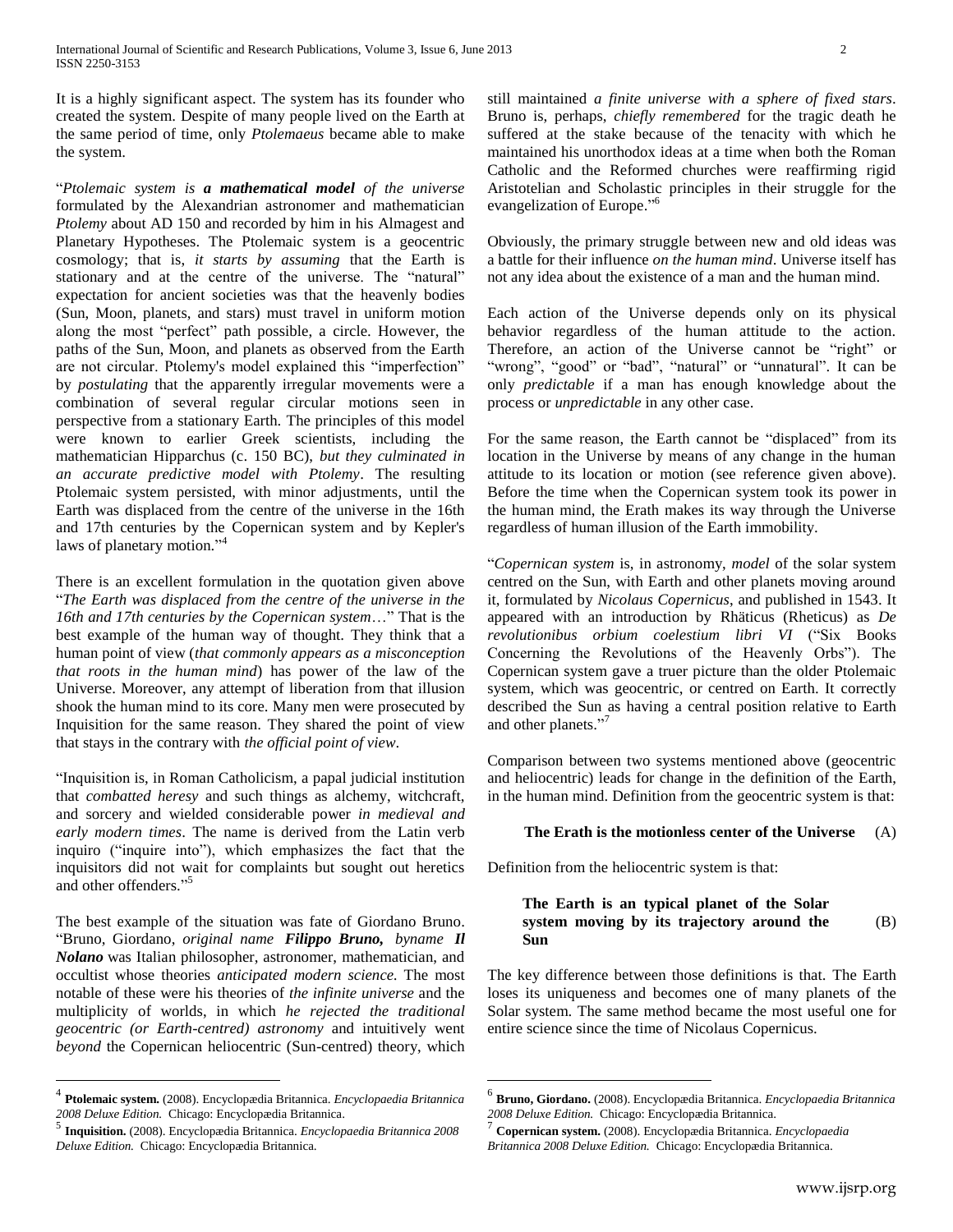Basic principle of the method eliminates uniqueness of *a property of an object* associated with the property by the *human definition* and makes the connection of the universal property with the same property of the object by *a new definition*  $(C)$ 

It was a bright and extremely useful concept. It gives a way to reduce basic properties of the Universe in numbers and complexity of their definitions.

However, the heliocentric system has one problem. Copernicus was unable to give an answer on the question about property of the Sun that makes motion of planets around it possible.

If the Sun takes position of the central body of the Solar system, then it should contain some property that holds it there. Planets of the Solar system should have lesser value of the same property. As a result, they are unable to "move" the Sun from its central location in the Solar system.

Answer on that question was given later by a very famous man. His name was Sir Isaac Newton. "The analysis of circular motion in terms of these  $laws<sup>8</sup>$  yielded a formula of the quantitative measure, *in terms of a body's velocity and mass*, of the centripetal force necessary to divert a body from its rectilinear path into a given circle. When Newton substituted this formula into Kepler's third law, he found that the centripetal force holding the planets in their given orbits about the Sun must decrease with the square of the planets' distances from the Sun. Because the satellites of Jupiter also obey Kepler's third law, an inverse square centripetal force must also attract them to the centre of their orbits. Newton was able to show that a similar relation holds between the Earth and its Moon. The distance of the Moon is approximately 60 times the radius of the Earth<sup>9</sup>. Newton compared the distance by which the Moon, in its orbit of known size, is diverted from a tangential path in one second with the distance that a body at the surface of the Earth falls from rest in one second. When the latter distance proved to be 3,600 (60  $\times$ 60) times as great as the former, he concluded that one and the same force, *governed by a single quantitative law*, is operative in all three cases, and from the correlation of the Moon's orbit with the measured acceleration of gravity on the surface of the Earth, he applied the ancient Latin word *gravitas* (literally, "heaviness" or "weight") to it. The *law of universal gravitation*, which he also confirmed from such further phenomena as the tides and the orbits of comets, states that every particle of matter in the universe attracts every other particle with a force that is proportional to the product *of their masses* and inversely proportional to the square of the distance between their centres."<sup>10</sup>

 $\overline{a}$ 

Each piece of matter in the Universe possessed it own mass and exact value of *interaction* with any other piece of matter by formulated the law of universal gravitation. Mass of a body becomes responsible for its interaction with other bodies and its motion by a trajectory through the Universe.

It was the exact answer on the question about the Solar system. As soon as the Sun holds its position in the center of the Solar system the Star should have the mass incomparable with any planet of the Solar system.

It was an outstanding achievement in knowledge of physical processes, which are responsible for celestial motion of a body. However, the same conclusion has one side effect that appears in the human logic. As soon as the massive body in space becomes the center of motion for many bodies with lesser masses, *the frame of reference has the tendency to be associated only with the most massive body*.

Willingly or not, the human mind made one more revolution and got back to its initial state of understanding of relative motion. From the beginning of the human consciousness, motion was understood as relative one in comparison with location of the immovable Earth. In that case, the human mind understands motion of each object only if *a person sees displacement of an object relatively to the Erath surface during observation*. In other words, they understood motion of an object (with mass incomparable to the mass of the planet) *relatively to the planet*.

For example, a man drops an apple to the ground. He understands that experiment as motion of the apple toward the Earth. Nobody says "The Erath falls on the apple". Obviously, the man understands the Erath as the object bound to the frame of reference and location of the man associated with the same reference frame. The man understands the reference frame as *a frame at rest because of his association with the frame*. It is an old idea that can be put in words by the following way. The man says "I am at rest because I do not any motion by myself. Hence, everything else is in the state of motion relatively to me."

Newtonian work makes propagation of the same idea - the celestial body with lesser mass moves around the body with the greater mass. As a result, a body with the great mass becomes the point of origin for the frame of reference in any celestial system from the human point of view. However, that is not quite correct because gravitational interaction causes displacement of each body in the Universe and each body "falls" on each other. For that reason, each frame of reference bound to any celestial body cannot be the absolute one because of its motion by gravitation with the body. *Therefore, a frame of reference at rest cannot be found as a physical reality in connection with any celestial body*. A person can only make logical connection between a frame of reference and a celestial body. A man can use the frame as a frame at rest as long as there is not any contradiction between his observation and philosophy.

# II. ONE-WAY AND TWO-WAY EXPERIMENT

They used Copernican system for many years without any problem. However, the problem rises as a huge disturbance of

<sup>8</sup> Newton's three laws of motion

 $9<sup>9</sup>$  The distance of the Moon is approximately 60 times (greater than) the radius of the Earth

<sup>10</sup> **Newton, Sir Isaac.** (2008). Encyclopædia Britannica. *Encyclopaedia Britannica 2008 Deluxe Edition.* Chicago: Encyclopædia Britannica.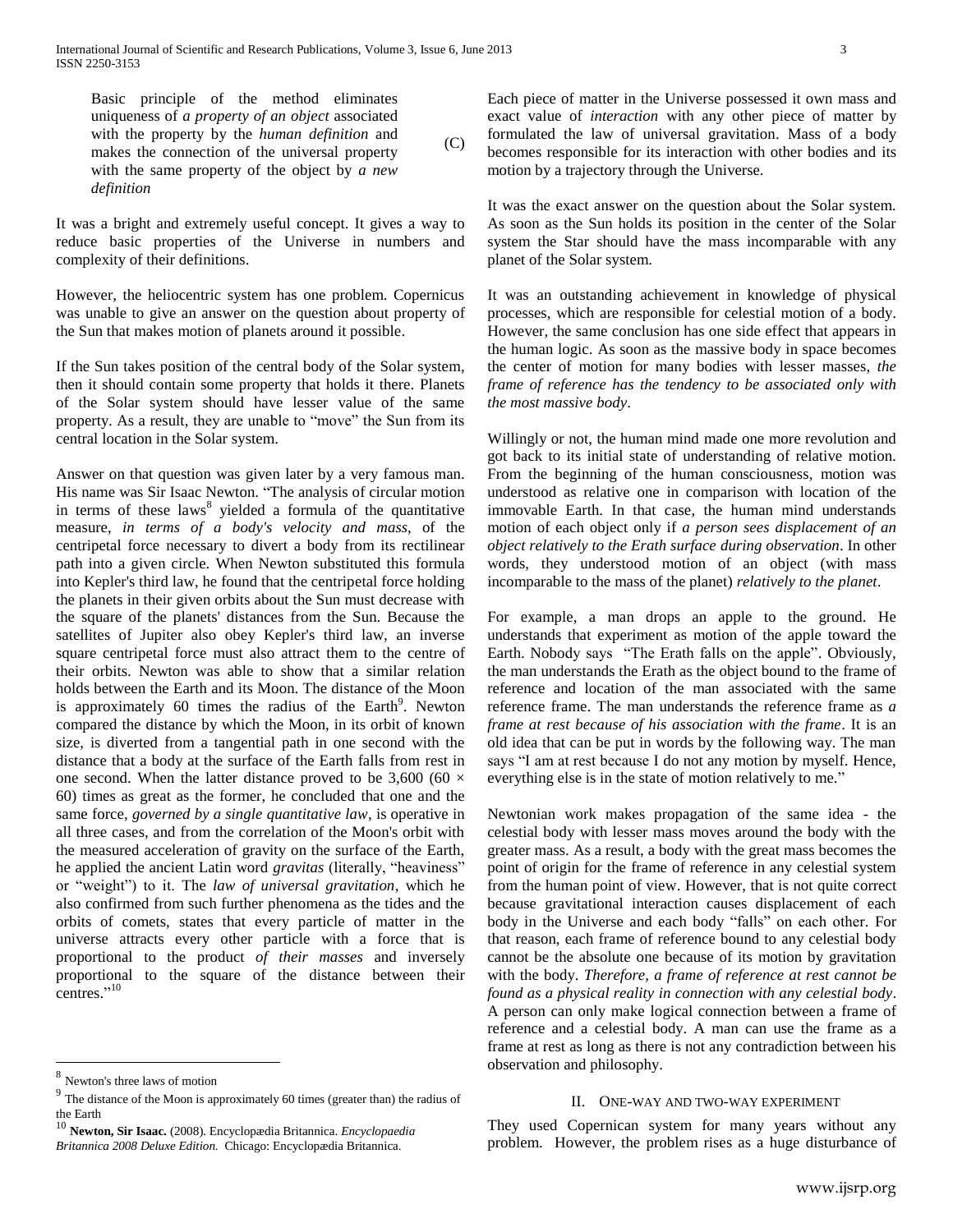the human mind as soon as nature of light, and its propagation was put under question.

Scientists of Newtonian time understood light as something that makes its propagation thought the Universe by a specific medium that is undetectable by any mechanical interaction. They call the medium as ether.

"Ether, *also spelled aether, also called luminiferous ether, is,* in physics, *a theoretical*, universal substance believed during the 19th century to act as the medium for transmission of electromagnetic waves (*e.g.,* light and X rays) much as sound waves are transmitted by elastic media such as air. The ether was assumed to be weightless, transparent, frictionless, undetectable chemically or physically, and literally permeating all matter and space. The theory met with increasing difficulties as the nature of light and the structure of matter became better understood; it was seriously weakened (1881) by the Michelson-Morley experiment (*q.v.*), which was designed specifically to detect the motion of the Earth through the ether and which showed that there was no such effect."<sup>11</sup>

However, an article titled *The Epistemological concept of the True Space-Velocity Detector<sup>12</sup>* that was published in 2012 (a century later than the experiment had place) shows the low level problem associated with that experiment for many decades. The Michelson-Morley experiment was *two-way experiment*. Such experiment is suitable for determination of the speed of light *relatively to underlying space* and cannot be used to make detection of relative motion between the source of light (an observer) and a beam of light. Entire experiment based on the assumption that one-way speed of light has the same value as two-way speed of light. It was easy and false assumption.

In other words, the article, mentioned above, gives another explanation for the experiment as well as for any experiment that uses the same method (like Kennedy–Thorndike experiment and others). The explanation, given in the article, needs not any new category that was used in Relativity.

# III. ROOTS OF ILLUSION

Relativity tries to make appropriate interpretation of something that stays "beyond" human comprehension as they believed in 19<sup>th</sup> century. Appearance of the theory in the form of an article in 1905 put many scientists to nonplus. Ideas of *length contraction* and *time dilation* were so "incapable for the human mind" that many scientists refused them at the first glance.

Entire theory used some logical framework that was not used ever before. That was Gedankenexperiment<sup>13</sup> (famous today). The starting point of the entire theory was Einstein's imagination of relative motion of two light beams.

 $\overline{a}$ 

"Einstein described how at age 16 he watched himself in his mind's eye as he rode on a light wave and gazed at another light wave moving parallel to his. According to classical physics, Einstein should have seen the second light wave moving at a relative speed of zero. However, Einstein knew that Maxwell's electromagnetic equations absolutely require that light always move at  $3 \times 10^8$  metres per second in a vacuum. Nothing in the theory allows a light wave to have a speed of zero. Another problem arose as well: if a fixed observer sees light as having a speed of  $3 \times 10^8$  metres per second, whereas an observer moving at the speed of light sees light as having a speed of zero, it would mean that the laws of electromagnetism *depend* on the observer. But in classical mechanics the same laws apply for all observers, and *Einstein saw no reason why the electromagnetic laws should not be equally universal*. *The constancy of the speed of light and the universality of the laws of physics for all observers are cornerstones of special relativity*." 14

The quotation given above has one key problem. Motion in physics means relocation in a frame of reference. As soon as an observer chooses his/her reference frame (or change one frame to another one) notion of motion (or motionlessness) of an object changes dramatically.

For example, "The constancy of the speed of light and the universality of the laws of physics for all observers are cornerstones of special relativity." The statement looks fairly. However, there are some questions. What is the frame of reference in which light does its motion? If a light beam moves forward, then there is a reference frame that supports motion of light. What is the frame? Where is it?

From the Einstein's point of view, there is not any universal frame at rest. As a result, any motion of an object in any frame of reference should change the moving object so as any law of physics becomes applicable to any chosen frame of reference. Moreover, all physical law should have the same form in each frame of reference. As a result, any experiment taken in one frame of reference should have the same result in another frame of reference *regardless of its motion*.

"The unique absolute frame of rest with respect to which light waves had velocity *c* according to the prerelativistic viewpoint was often regarded, before Einstein, as being at rest *relative to a hypothesized all-pervading ether*. The vibrations of this ether were held to explain the phenomenon of electromagnetic radiation. The failure of experimenters to detect motion relative to this ether, together with the widespread acceptance of Einstein's special theory of relativity, led to the abandonment of the theory of the ether."<sup>15</sup> As it mentioned above, source [3] eliminates that problem. There are number of strong reasons which gave way for Relativity. Those are:

<sup>11</sup> **ether**. (2008). Encyclopædia Britannica. Encyclopaedia Britannica 2008 Deluxe Edition. Chicago: Encyclopædia Britannica.

See source [3].

<sup>&</sup>lt;sup>13</sup> Thought experiment in German language (it was Einstein's native language).

<sup>14</sup> **relativity.** (2008). Encyclopædia Britannica. *Encyclopaedia Britannica 2008 Deluxe Edition.* Chicago: Encyclopædia Britannica.

<sup>15</sup> **relativity.** (2008). Encyclopædia Britannica. *Encyclopaedia Britannica 2008 Deluxe Edition.* Chicago: Encyclopædia Britannica.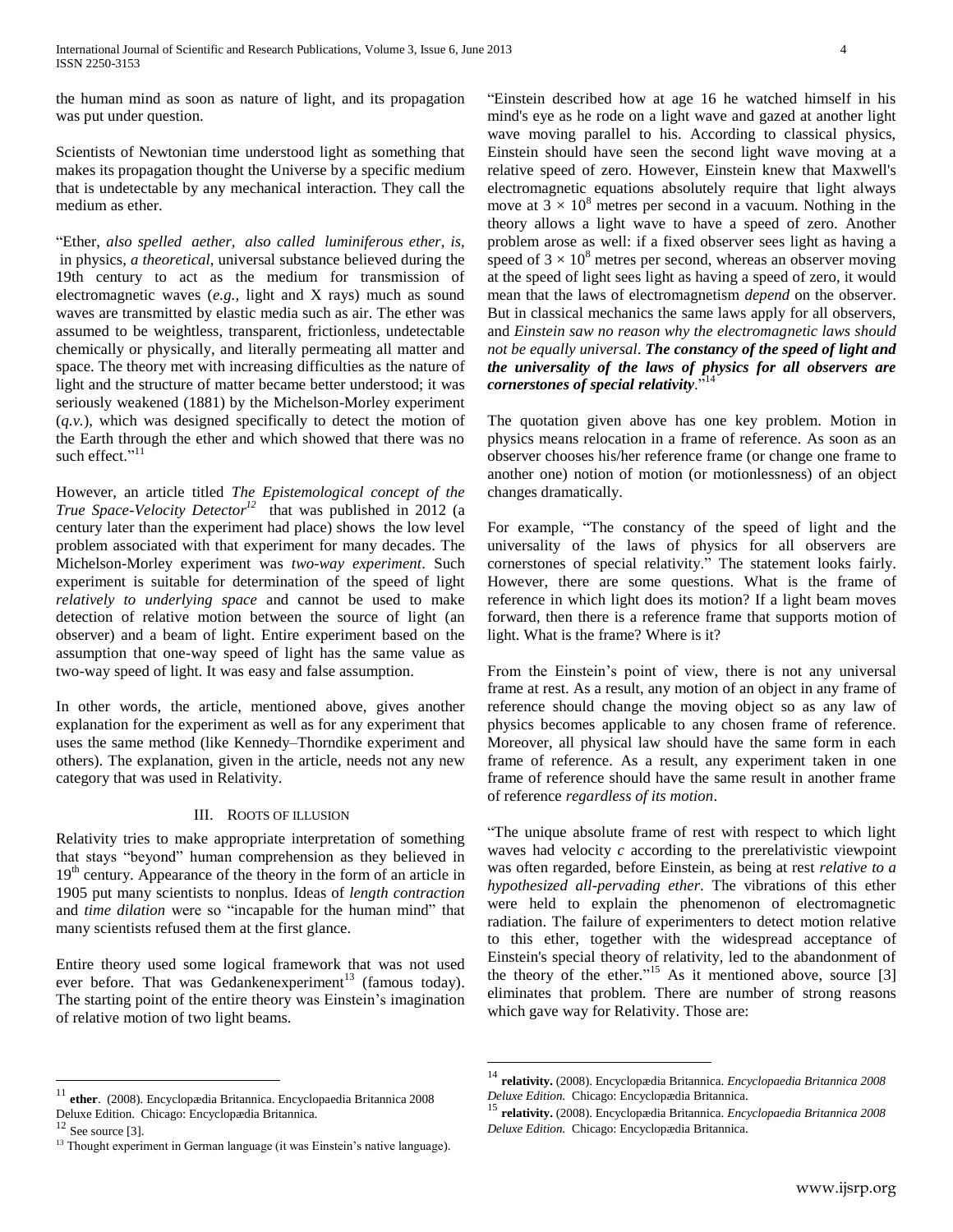- 1. Wrong *assumption* about the speed of light relatively to a moving observer in one-way and two-way experiment.
- 2. *Coincidence* between the speed of light *relatively to space* and the speed of light *calculated* by duration of the light beam travel on a two-way experiment.
- 3. Wrong interpretation of the Michelson-Morley experiment.
- 4. Absence of *a different way of theoretical explanation* of the Michelson-Morley experiment.
- 5. Strong aspiration to achieve justification for the Michelson-Morley experiment *by any means*.

There is a perfect example for the fifth reason. "Scientists such as Austrian physicist *Ernst Mach* and French mathematician *Henri Poincaré* had critiqued *classical mechanics* or contemplated the behaviour of light and the meaning of the ether before *Einstein*. Their efforts provided *a background* for Einstein's unique approach to understanding the universe, which he called in his native German a *Gedankenexperiment*, or "thought experiment.")"<sup>16</sup>

Einstein had his own point of view on each experiment. "In developing special relativity, Einstein began by accepting what experiment and *his own thinking showed to be the true behaviour of light*, even when this contradicted classical physics or the usual perceptions about the world."<sup>17</sup>

From that point of view, each observer moving at the speed of light sees any beam of light, moving relatively to the observer, at the same constant speed (the speed of light). It was a strong illusion made by the wrong interpretation of the Michelson-Morley experiment $^{18}$ .

Moreover, "contradiction with classical physics or the usual perceptions about the world" makes Relativity as some sort of god in physics because only transcendental nature of a god stays beyond the human comprehension and understanding. In that way, Einstein himself became the god father and the creator of unquestioning theory.

# IV. COMPREHENSION VERSUS TRANSCENDENTAL PRINCIPLE

There is one more fancy shared with Einstein. It was an illusion that roots deeply in the human mind. It remained for ages and was destroyed only in 2012 by the article titled *Human's delusion of time<sup>19</sup>* .

Before publication of the article, everybody *believed in actual reality of Time*. However, nobody was able to answer the easiest question. *What is Time*? The best example of such a situation is that. "Time appears to be more puzzling than space because it seems to flow or pass or else people seem to advance through it.

 $\overline{a}$ 

But the passage or advance seems to be unintelligible. The question of how many seconds per second time flows (or one advances through it) is obviously *an absurd one*, for it suggests that the flow or advance comprises a rate of change with respect to something else—to a sort of hypertime. But if this hypertime itself flows, then a hyper-hypertime is required, and so on, ad infinitum." 20

From the new point of view on the nature of Time, there are a number of definitions which are suitable for any area of question mentioned above. Two of them are useful for the subject. Those are:

> *Logical Definition*: Time is a logical link *in human mind* to any physical process that has *observable duration*. (D)

> *Physical Definition:* Time does not exist (and never existed) as *a physical property of the Universe*. (E)

Those definitions can be seen as a very strange for the unprepared human mind. However, explanation given in the article is quite enough to accept both definitions. That matches the situation with the definition of the Erath. The definition was changed from definition A to definition B (see above). As a result, (in the human mind) the Erath has jumped from its secure stationary position and begins macabre dance through space. Many people are unable to believe that concept even today because it stays in contrary to their everyday experience.

The difference between two examples mentioned above is that. They have not *any definition* of Time before definition E (along with detailed step-by-step explanations) was shown publically. As a result, theoretical research shown in the article makes all time-dependent theories out-of-date. There is one more side effect of definition E.

## *Anything that does not exist as a part of physical reality of the Universe cannot be expanded, contracted, dilated, bent or altered any other way* (F)

It makes one more shock wave in the human mind. Once again a well established reference frame was destroyed utterly. Relativity leaves some hope to the human mind. It only changes the definition of reference frame. Z-Theory (and source [4] as its consistent part) destroys the old framework completely.

"Transcendental" nature of Relativity makes the theory self inconsistent in number of cases. The most famous one is so called Twin Paradox.

"The counterintuitive nature of Einstein's ideas makes them difficult to absorb and gives rise to situations that seem

<sup>16</sup> **relativity.** (2008). Encyclopædia Britannica. *Encyclopaedia Britannica 2008 Deluxe Edition.* Chicago: Encyclopædia Britannica.

<sup>17</sup> **relativity.** (2008). Encyclopædia Britannica. *Encyclopaedia Britannica 2008 Deluxe Edition.* Chicago: Encyclopædia Britannica.<br><sup>18</sup> Sec 55 - <sup>16</sup> College 19 College 16 College 16 College 16 College 16 College 16 College 16 College 16 College 16 College 16 College 16 College 16 College 16 College

See source [3] for more details.

<sup>19</sup> See source [4] for more details.

<sup>20</sup> **time.** (2008). Encyclopædia Britannica. *Encyclopaedia Britannica 2008 Deluxe Edition.* Chicago: Encyclopædia Britannica.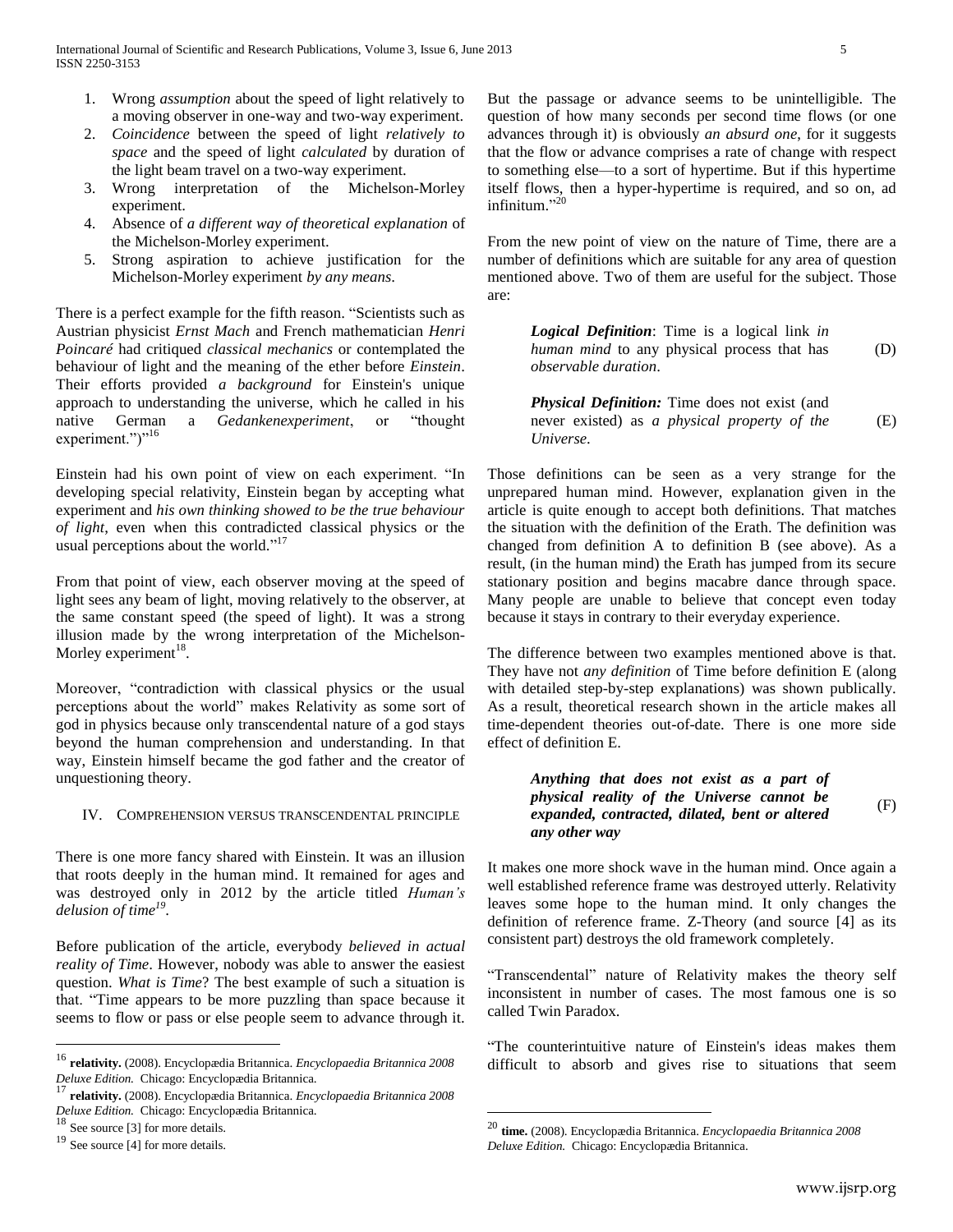International Journal of Scientific and Research Publications, Volume 3, Issue 6, June 2013 6 ISSN 2250-3153

*unfathomable*. One well-known case is the twin paradox, a seeming anomaly in how special relativity describes *time*.

"Suppose that one of two identical twin sisters flies off into space at nearly the speed of light. According to relativity, time runs more slowly on her spacecraft than on Earth; therefore, when she returns to Earth, she will be younger than her Earth-bound sister. But in relativity, what one observer sees as happening to a second one, the second one sees as happening to the first one. To the space-going sister, time moves more slowly on Earth than in her spacecraft; when she returns, her Earth-bound sister is the one who is younger. How can the space-going twin be both younger and older than her Earth-bound sister?

"The answer is that the paradox is only apparent, for the situation is not appropriately treated by special relativity. To return to Earth, the spacecraft must change direction, which violates the condition of steady straight-line motion central to special relativity. A full treatment requires general relativity, which shows that there would be an asymmetrical change in time between the two sisters. Thus, the "paradox" does not cast doubt on how special relativity describes time, which has been confirmed by numerous experiments."<sup>21</sup> Strictly speaking, there is not an object in the Universe that keeps "condition of steady straight-line motion". Special Relativity becomes only *speculative theory* that way because it loses its connection with *physical reality*.

The point of view that uses "condition of steady straight-line motion" comes to Relativity from the same experiment. In the Michelson-Morley experiment, a beam of light has "condition of steady straight-line motion" from the observer's point of view. However, data from the experiment depends on motion of the light beam in both directions instead of one. As a result, two-way motion of the light beam *cannot be understood and used as equivalent for one-way motion<sup>22</sup>* . Special relativity never analyzed backward mouton of the light beam in the experiment. That was the critical mistake in understanding of the experiment. Classical mechanics *have made the same mistake*.

# V. THE MARTIN-BERTA EXPERIMENT

According to relativity, "The body becomes shorter along its direction of motion; that is, its *length contracts*. Time intervals become longer, meaning that time runs more slowly in a moving body; that is, *time dilates*. In the train example, the person next to the track measures a shorter length for the train and a longer time interval for clocks on the train than does the train passenger. The relations describing these changes are

$$
T = \frac{T_0}{\sqrt{1 - \frac{V^2}{C^2}}} \tag{1}
$$

See source [3] for more details

 $\overline{a}$ 

$$
L = L_0 \sqrt{1 - \frac{V^2}{C^2}}
$$
 (2)

where  $L_0$  and  $T_0$ , called proper length and proper time, respectively, are the values measured *by an observer on the moving body*, and *L* and *T* are the corresponding quantities as measured by a fixed observer."<sup>23</sup>

More than that, "Einstein made the constancy of the speed of light for all observers a postulate of his new theory. *As a second postulate*, *he required that the laws of physics have the same form for all observers*. Then Einstein extended his postulates to their logical conclusions to form special relativity."<sup>24</sup>

The second postulate, mentioned above, makes twin paradox. According to Relativity, "*the laws of physics have the same form for all observers*". For that reason, any observer is free to choose any reference frame as a frame at rest. Moreover, each experiment in any reference frame should give the same result to an observer. From the Einstein's point of view, the Michelson-Morley experiment gives the best experimental support for that idea because an observer moving with the Earth was unable to detect relative motion between the planet and the beam of light $^{25}$ .

However, the same postulate requires exact equality of *any physical experiment conducted by any given observer in any reference frame*. In other words, if an observer changes his/her reference frame and conducts the same experiment in another reference frame, both experiments *should give the same result for the observer*.

It is time to make one more *Gedankenexperiment.* Suppose there are twins with names Martin and Berta. They wish to conduct a clock experiment. Martin likes to conduct the experiment on board of a rocket. Bertha likes to conduct the same experiment on the Earth. They take two identical clocks and make their synchronization on the Earth surface before the experiment.

The experiment begins. Martin takes a rocket and flies out of Berta at full speed with his clock. Berta stays at the Earth and makes comparison between indications of her clock and Martin's clock. According to equation (1) she has result in accordance with Relativity. She is satisfied that way because from her point of view, the theory works perfectly and Martin's clock runs more slowly.

Martin is busy with the same activity. He knows Relativity and understands that. He is free to use his reference frame as a frame at rest as well as Berta uses her reference frame as a frame at rest.

<sup>21</sup> **relativity.** (2008). Encyclopædia Britannica. *Encyclopaedia Britannica 2008 Deluxe Edition.* Chicago: Encyclopædia Britannica.

<sup>23</sup> **relativity.** (2008). Encyclopædia Britannica. *Encyclopaedia Britannica 2008 Deluxe Edition.* Chicago: Encyclopædia Britannica.

<sup>24</sup> **relativity.** (2008). Encyclopædia Britannica. *Encyclopaedia Britannica 2008 Deluxe Edition.* Chicago: Encyclopædia Britannica.

Source [3] eliminates that problem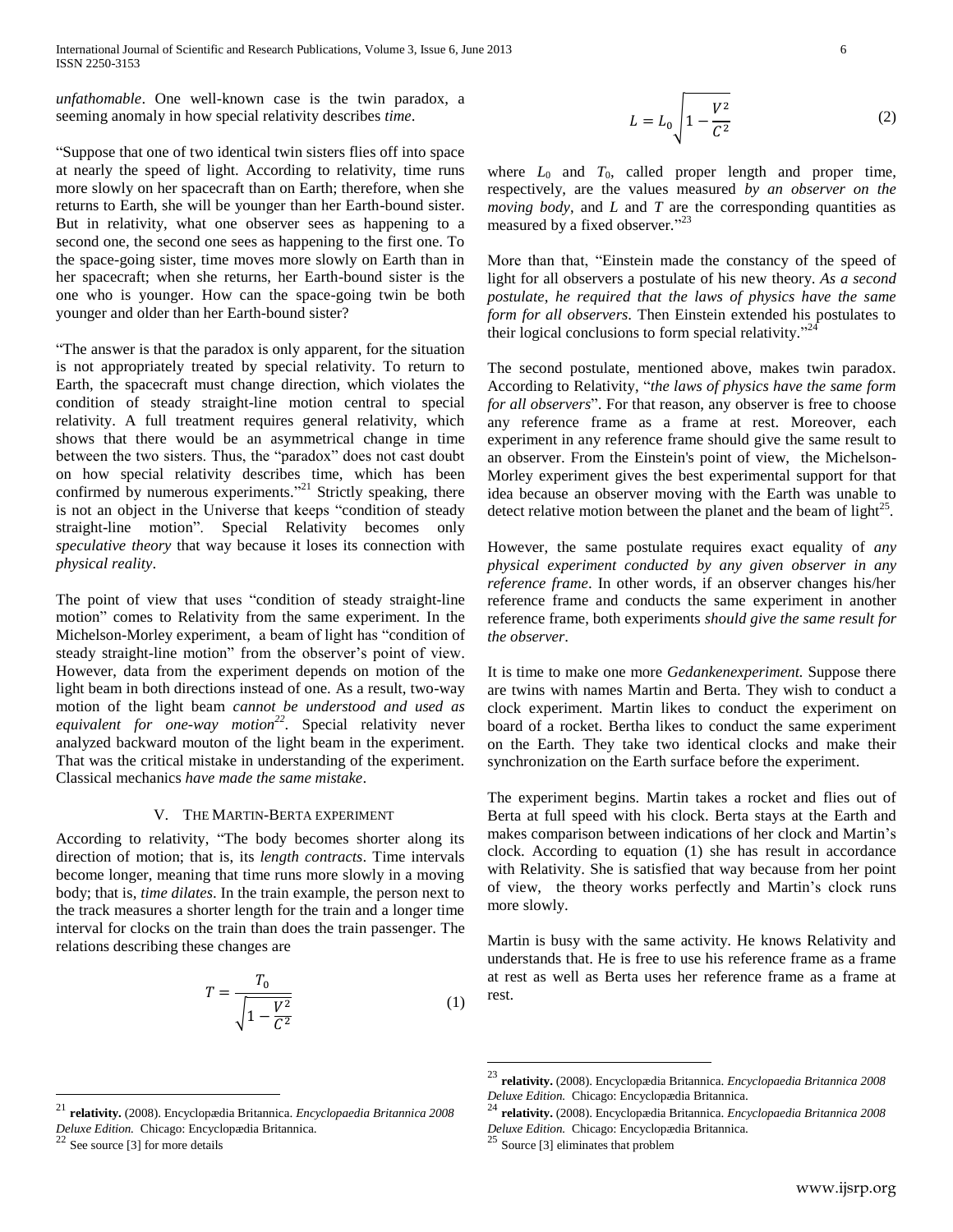He makes measurement and sees the same result that coincides with equation (1). He is satisfied that way because from his point of view, the theory works perfectly and Berta's clock runs more slowly. Everything is acceptable as long as Martin continues his space flight.

However, Martin was unable to be in a space craft constantly. After some time, he returns to the Earth and likes to make a comparison between indications of both clocks. Berta actually likes to see the result of comparison too. What should they see as soon as Martin brings his clock to Berta's one?

The result of such comparison exceeds the human imagination because Reactivity expects the same way of action for both clocks before the experiment, during the experiment and after the experiment!

Both clocks were synchronized before the experiment and showed the same indications. Both clocks share the same way of action during the experiment showing so called time dilation according to equation (1). Hence, *they should follow the same law of indication after the experiment*. For that reason, both clocks should have *the same indication after the experiment*!

*That makes conflict with common sense*. In human experience, two clocks can be synchronized or not synchronized. In case of synchronized clocks, they show the same indication.

If clocks are not synchronized they show different indications. In case of any pair of clocks without synchronization one device shows a "greater time" ant next device shows a "lesser time". It is impossible from the human point of view to see two clocks which stay left *to each other simultaneously*. Even Relativity and Einstein himself was unable to exceed that deficiency of the human common sense. As a result, so called twin paradox appeared as soon as Relativity takes place in the human mind.

However, the answer on the question is quite easy. Both clocks must show the same way of action *at any stage of relativistic experiment* (i.e. before, during and after the experiment). The only one possible way for action is that.

## *Two previously synchronized clocks should have the same indications after any relativistic experiment and stay in synchronization after any relative motion at any speed after any duration of the experiment.*  (G)

It looks impossible. However, the solution is that. Equation (1) shows *only illusion of relative motion without any reference to a physical process inside clocks*. In that case, twin experiment loses its contradictory nature. It becomes self consistent, consistent with postulates of the theory and consistent with a *Gedankenexperiment.* Moreover, twins embrace each other at the same age after the experiment first time for many decades *and Martin becomes not the older (or younger) brother for Berta*.

# VI. THE HAFELE–KEATING EXPERIMENT

The clock experiment has one more side effect. Equation (2) shows that length of an object has some variations during the relativistic experiment. However, as soon as an object comes back to the same reference frame length as its physical property restores its initial value. As a result, any measurement of length gives not any way for decision about a relativistic experiment. In other words:

*An object involved in a relativistic experiment restores any of its real property as soon as it comes back to the initial reference frame despite any number of reference frames it changes during the relativistic experiment* (H)

That is the essence of Relativity postulates and cornerstone of the Theory. The Martin-Berta experiment described above follows that way *perfectly*.

Suppose now that. There is a property of an object that does not obey the law of statement (H). In that case, an observer becomes able to make measurement of that property and make a decision about *relative motion of two reference frames*. Moreover, analysis of difference between the same property of on an object before and after a relativistic experiment gives information about the difference in two ways of action of the *identical* physical process in two *different* reference frames. In that case, *both frames become unequal to each other in complete disagreement with the postulate of relativity*. Therefore, as soon as an observer finds that property of an object or a process the property *crushes the cornerstone of Relativity*. For that reason, Relativity rejects any possibility of presence of such property in *any physical experiment*.

Despite of such limitation, there is an experiment that makes the property possible to observation. That is the *Hafele–Keating experiment.* The description of the experiment shows these details.

"The Hafele–Keating experiment was a test of the theory of relativity. In October 1971, *Joseph C. Hafele*, a physicist, and *Richard E. Keating*, an astronomer, took four cesium-beam atomic clocks aboard commercial airliners. They flew twice around the world, first eastward, then westward, and compared the clocks against others that remained at the *United States Naval Observatory*. When reunited, the three sets of clocks were found to disagree with one another, *and their differences were consistent with the predictions of special and general relativity*." 26

"According to special relativity, the rate of a clock is greatest according to an observer who is at rest with respect to the clock. In a frame of reference in which the clock is not at rest, the clock runs more slowly, as expressed by the Lorentz factor. This effect, called time dilation, has been confirmed in many tests of special

<sup>&</sup>lt;sup>26</sup> The citation was taken from Wikipedia. (*en.wikipedia.org*)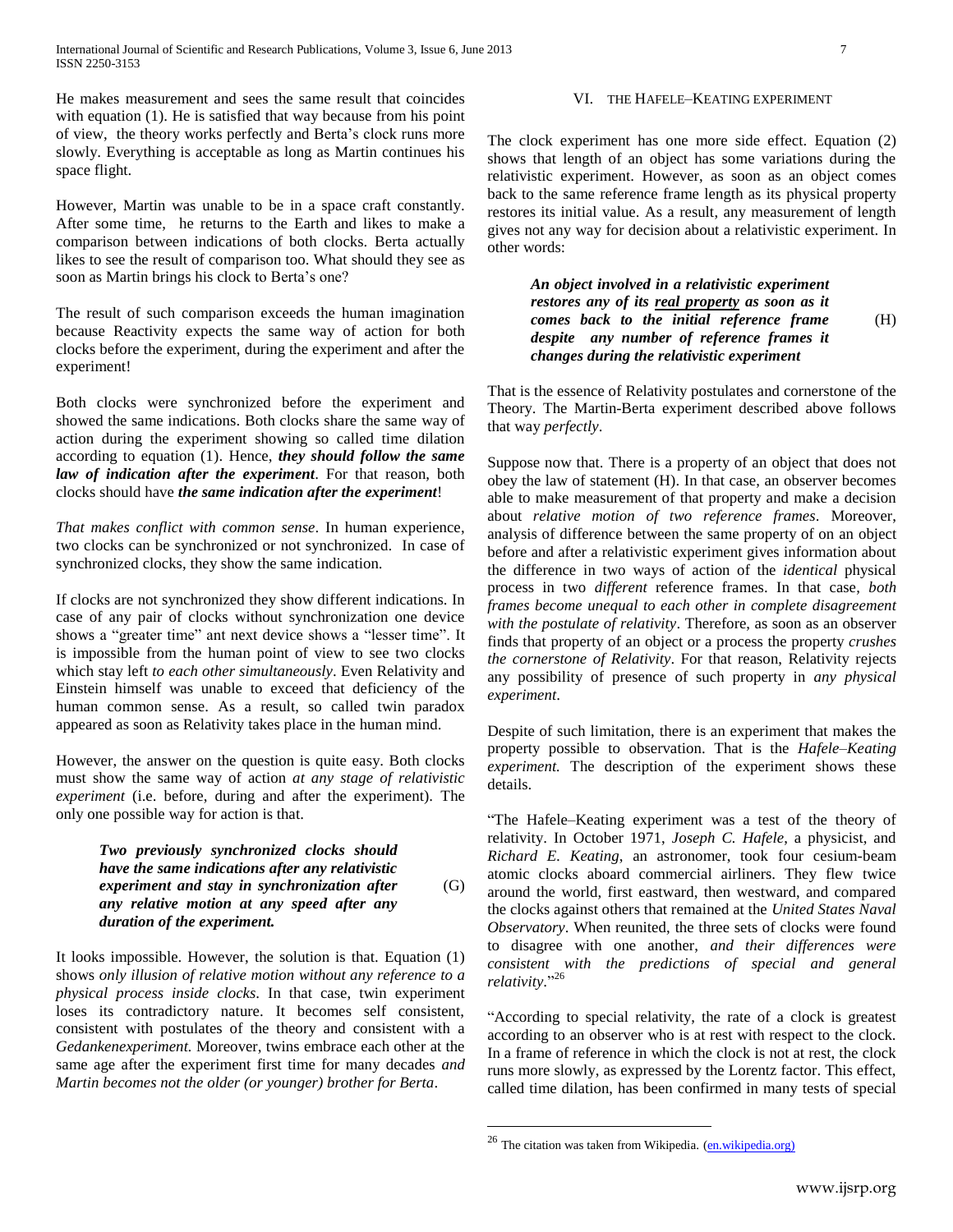relativity, such as the Ives–Stilwell experiment and time dilation of moving particles. Considering the Hafele-Keating experiment in a frame of reference at rest *with respect to the center of the earth*, a clock aboard the plane moving eastward, in the direction of the Earth's rotation, had a greater velocity (resulting in a relative time loss) than one that remained on the ground, while a clock aboard the plane moving westward, against the Earth's rotation, had a lower velocity than one on the ground."<sup>27</sup>

The key aspect of the experiment mentioned above is that "*in a frame of reference at rest with respect to the center of the earth*". Wait a minute! Why did the experiment has a place in that frame of reference? According to Relativity, each reference frame is equal to any other reference frame. That is a cornerstone of relativity.

However, the Hafele–Keating experiment refers to the other frame of reference that is unknown *for any set of clocks*! That is a tremendous disagreement between theoretical framework of Relativity and physical experiment. In other words, Relativity describes physical phenomena for two reference frames in the state of relative motion to each other. Observable phenomena belong to *the moving frame*. *The reference frame at rest* is the frame with an observer. *The moving frame* is the reference frame that moves relatively to an observer. If an observer changes reference frame, the new frame with observer *become the frame at rest*. In other words, an observer *is unable to go out of the frame at rest*! That is principle of Relativity and the mindblowing aspect of the Theory. For the same reason, an observer is unable to make a decision about third reference frame. An observer is able only to discover relativistic phenomena between the frame at rest (his/her frame) and a moving frame of reference.

That considers with Einstein's point of view on motion. According to that point of view (mentioned above) an observer moving forward at the speed of light sees another beam of light *in relative motion to his/her reference frame at the speed of light*.

That is correct for any number of light beams moving relatively to an observer. However, as soon as an observer changes the reference frame and continues his/her motion with another beam of light the beam of light of his/her previous location immediately changes its speed to the speed of light *relatively to the observer*. Under such circumstances, the observer is unable to make any conclusion about relative speed between any other light beams. He/she is able only to make measurement of the speed of light between a beam of light and his/her reference frame. For the same reason, an Einstein's observer is unable to use categories which make a comparison between any other reference frames.

However, they try to explain the result of the Hafele–Keating experiment wrong way. In that case, an Erath bound observer uses his/her native reference frame as a reference frame at motion (not at rest)! *That is a serious violation of the cornerstone of Relativity.*

If an observer becomes able to detect motion of his/her inertial reference frame by any experiment relatively to anything else, then all frames become unequal to each other immediately. In that case, an observer has an option to change *a reference frame*, to conduct an experiment and use experimental data to make a decision about speed of motion of the reference frame in relation with other frames. Such possibility of an observer *violates postulates of Relativity*.

Despite of the *theoretical limitation* mentioned above, observers in the Hafele–Keating experiment have the unexpected result. All clocks were synchronized before the experiment. In that condition, three sets of clocks show the same indication and change their indications simultaneously<sup>28</sup>.

After the experiment, all three sets of clocks show different indications in *conflict with* the Martin-Berta experiment. As a result, each observer of the Hafele–Keating experiment becomes able to detect motion of his reference frame relatively to other frames. Comparison between clock indications gives a way to calculate speed of relative motion in each reference frame. More than that, experimental data shows agreement in clock indications with relative speed *with respect to the center of the Earth*. As a result, all observers have *experimental support* of the idea that their motion appears *with respect to the center of the Earth.* In that case, all sets of moving clocks use the center of the *Erath as the reference frame at rest. That is impossible in theoretical framework of Relativity because all reference frames should be equal to each other according to Einstein's ideas and no one of them can be used as a frame of true motion.*

### *Data of the Hafele–Keating experiment remain in conflict with theoretical framework of Relativity*  (I)

# VII. ABC-GEDANKENEXPERIMENT

There is one more obstacle in Relativity. Figure 1 shows the problem. That is the ABC-*Gedankenexperiment*. The experiment has connections with one more famous equation from Relativity



"To derive further results, Einstein combined his redefinitions of *time and space* with two powerful physical principles:

 $\overline{a}$ 

The citation was taken from Wikipedia. [\(en.wikipedia.org\)](http://en.wikipedia.org/wiki/Hafele%E2%80%93Keating_experiment)

 $^{28}$  Any number of synchronized clocks follows that law.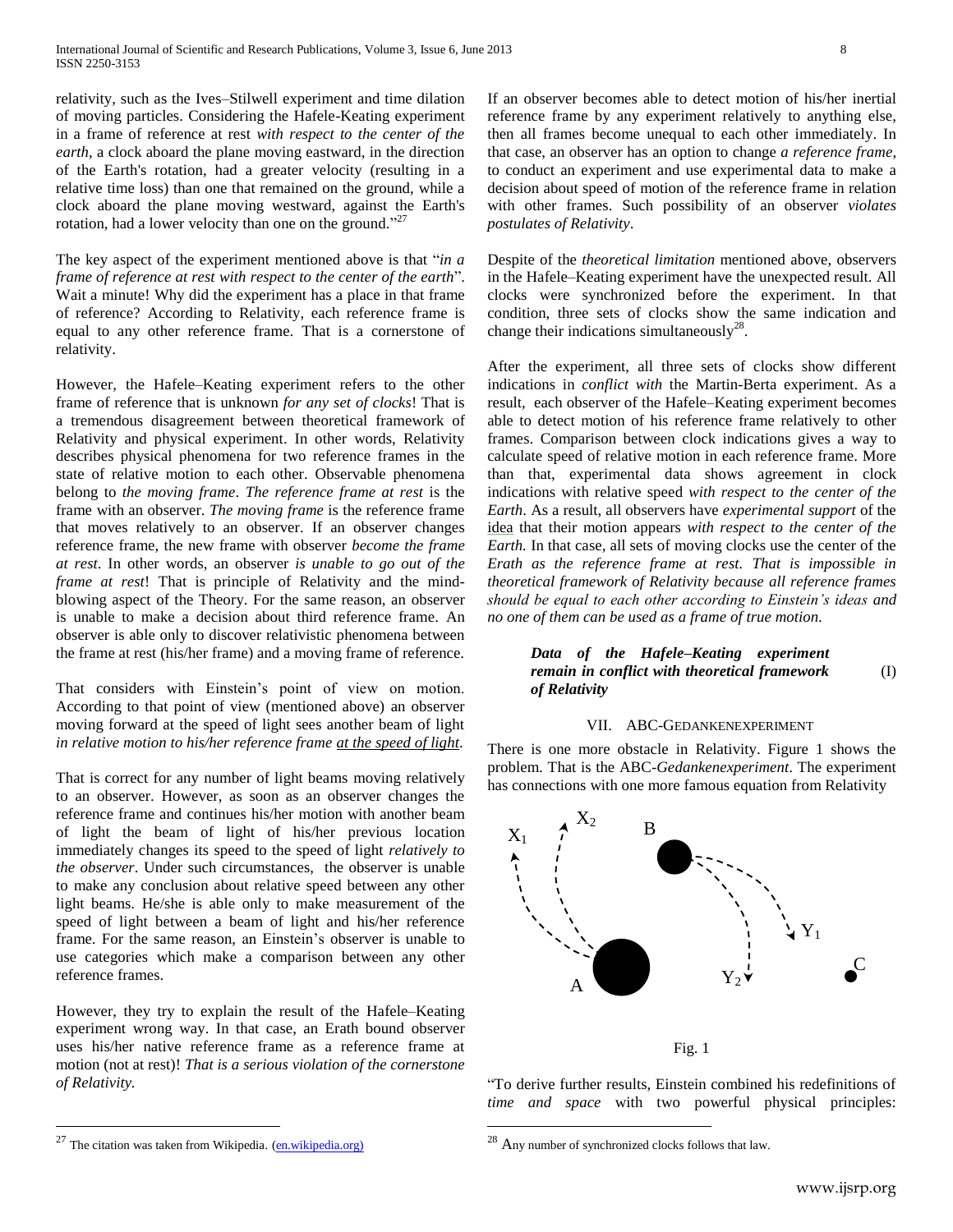conservation of energy and conservation of mass, which state *that the total amount of each remains constant in a closed system*. Einstein's second postulate ensured that *these laws remained valid for all observers in the new theory*, and he used them to derive the relativistic meanings of mass and energy.

"One result is that the mass of a body *increases with its speed*. An observer on a moving body, such as a spacecraft, measures its so-called rest mass  $m_0$ , while a fixed observer measures its mass *m* as

$$
m = \frac{m_0}{\sqrt{1 - \frac{V^2}{C^2}}}
$$
(3)

which is greater than  $m_0$ . In fact, as the spacecraft's speed approaches that of light, the mass *m approaches infinity*. However, as the object's mass increases, so does the energy required to keep accelerating it; thus, it would take infinite energy to accelerate a material body to the speed of light. For this reason, no material object can reach the speed of light, *which is the speed limit for the universe*. (Light itself can attain this speed because the rest mass of a photon, the quantum particle of light, is zero.) $"^{29}$ 

Suppose there are two bodies in space A and B with different masses. They move freely through space. There are three observers A, B and C. Observers A and B associate themselves with reference frames which bound to bodies A and B respectively. The observer C associates himself with his reference frame C. He likes to see physical appearance of Relativity in motion of two bodies A and B.

According to Relativity, all reference frames are equal to each other. An observer is free to choose a reference frame, and use it as a reference frame at rest because the chosen frame has not any difference from any other reference frame. For the same reason, each observer, mentioned above, uses his/her reference fame as *a frame at rest*.

Bodies A and B have different masses  $(M_A \text{ and } M_B)$  and follow the way of gravitational attraction according to the famous law of gravitation. "Newton's law of gravitation is the statement that any particle of matter in the universe attracts any other with a force varying directly as the product of the masses and inversely as the square of the distance between them. In symbols, the magnitude of the attractive force *F* is equal to *G* (the gravitational constant, a number the size of which depends on the system of units used and which is a universal constant) multiplied by the product of the masses  $(m_1 \text{ and } m_2)$  and divided by the square of the distance *R:*

$$
F = G \frac{m_1 m_2}{R^2} \tag{4}
$$

 $\overline{a}$ 

<sup>29</sup> **relativity.** (2008). Encyclopædia Britannica. *Encyclopaedia Britannica 2008 Deluxe Edition.* Chicago: Encyclopædia Britannica.

 $\overline{a}$ 

Isaac Newton put forward the law in 1687 and used it to explain the observed motions of the planets and their moons, which had been reduced to mathematical form by Johannes Kepler early in the 17th century."<sup>30</sup>

All observers begin their observations. In the reference frame 'A' the body B has velocity  $V_{BA}$ . According to the equation (3) the body B possesses the mass  $M_B(V_{BA})$ . The body A keeps its rest mass  $M_A$  from the observer A's point of view. As a result, gravitational interaction between those bodies becomes equal to

$$
F_1 = G \frac{M_a M_B (V_{BA})}{R^2} \tag{5}
$$

The force  $F_1$  changes state of motion of both bodies and makes the observer A to see motion of the body 'B' by the  $B-Y_1$ trajectory.

There is the same situation in the reference frame 'B'. The body A has velocity  $V_{AB} = V_{BA}$ . According to the equation (3) the body A possesses the mass  $M_A(V_{AB})$ . The body B keeps its rest mass  $M_B$  from the observer B's point of view. As a result, gravitational interaction between those bodies becomes equal to

$$
F_2 = G \frac{M_B M_A (V_{AB})}{R^2} \tag{6}
$$

The force  $F_2$  changes state of motion of both bodies and makes the observer B to see motion of the body 'A' by  $A-X_1$  trajectory. Everything looks perfect so far.

The observer 'C' steps in to the experiment. From his point of view, (in his reference frame 'C') the body A has speed  $V_{AC}$  and the body B has speed  $V_{BC}$ . According to the equation (3) the body 'A' posses its masses  $M_{AC}$  and body 'B' possesses its mass  $M<sub>BC</sub>$ . As a result, force of gravitational interaction between those bodies in the reference frame 'C' becomes equal to:

$$
F_3 = G \frac{M_{AC}(V_{AC})M_{BC}(V_{BC})}{R^2}
$$
 (7)

According to the law of gravitation, the force affects motion of both bodies and makes their motion by trajectories  $A-X_2$  and  $B Y_{2}$ .

In the general case, forces in equations 5, 6 and 7 are unequal to each other ( $F_1 \neq F_2 \neq F_3$ ). Therefore, they affect motion of each body unequally. As a result, in the reference frame 'C' each body *should have more than one trajectory. We have reached contradiction*. The following statement shows basic physical aspect of a trajectory.

*A body has only one trajectory in a reference frame simultaneously.*  (J)

<sup>30</sup> **Newton's law of gravitation.** (2008). Encyclopædia Britannica. *Encyclopaedia Britannica 2008 Deluxe Edition.* Chicago: Encyclopædia Britannica.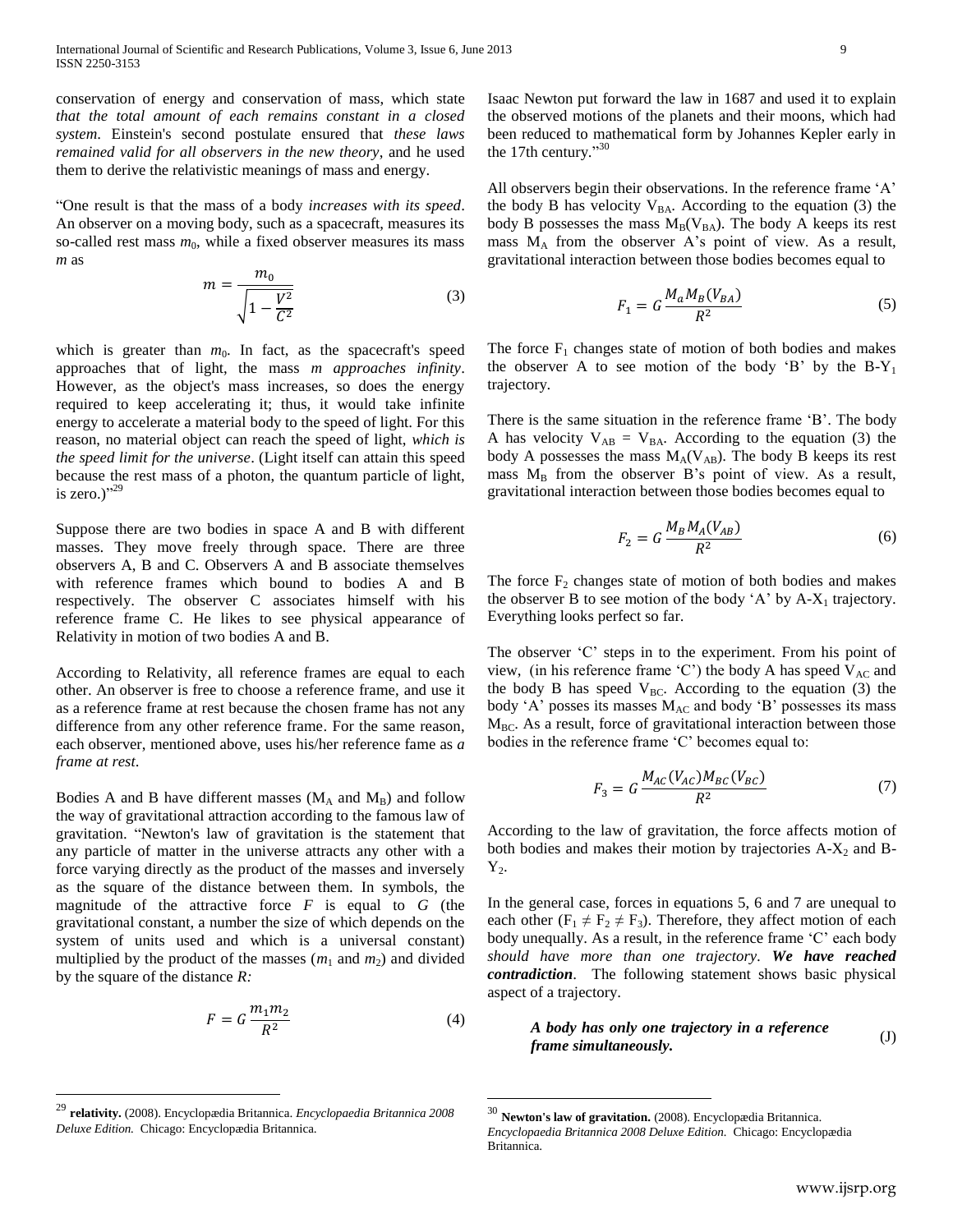Therefore, there is not any *physical possibility* for a body to keep more than one trajectory simultaneously *in the same reverence frame*.

Moreover, in case of the ABC-*Gedankenexperiment* each body has more than one value for its physical properties  $simultaneously$ . For example, the body A has rest mass  $M_A$  for the observer A. At the same time, it has mass  $M_A(V_{AB})$  for the observer B and mass  $M_{AC}(V_{AC})$  for the observer C. That is one more contradiction.

The same contradiction appears for the value of length of each body according to the equation (2). In that case, all observers should be in disagreement with each other in evaluation of the length of each body. That condition makes not any disagreement from the Einstein's point of view. It explains the data of the Michelson-Morley experiment and stays consistent with the idea of identical speed of light in any reference frame.

> *A number of observers can be disagree with each other in value of length of an object. However, they cannot be disagree with the value of the body's mass because mass holds responsibility for the trajectory of the body in any physical experiment.*   $(K)$

Statement (K) shows the most obvious disagreement between Relativity and the physical Universe. In any observation, a physical body keeps the only one trajectory in gravitational fields of any number of other bodies. Therefore,

## *All bodies in the Universe should be agree with each other in the value of mass of each piece of matter regardless its state of motion.*  (L)

That is another contradiction with Relativity because it crushes equation (3). Any theory that keeps such number of *controversies* becomes a *self-contradictory theory*.

## VIII. THE ZERO LEVEL REFERENCE FRAME

Is it possible to go further with so many controversies in the theoretical framework of physics? Obviously, that is impossible. For many decades, any theoretical research was limited by postulates of Relativity. Those postulates made some *comprehension horizon* on theoretical framework of physics. Anything that stays beyond the horizon looks inaccessible for research and human understanding. New theoretical research reaches the horizon and does something beyond it.

"Everything went well until mankind began to notice some types of phenomena that were they said were "impossible to explain" or "impossible to exist". Neither man nor science have yet any acceptable explanation for such phenomena because the events are in controversy *with modern science's point of view and logic*.

"The causes and reasons of such phenomena lie far away from *the horizon of modern science*. To reach a higher point to where we can understand such phenomena, we need to go "through the horizon" *that now restricts our knowledge and imagination*." 31

Moreover, instrumental observation gives additional information that remain in disagreement with the earlier theoretical framework. "It is ironic therefore to note that the discovery in 1964 by the American astrophysicists *Arno Penzias and Robert Wilson* of a universal cosmic microwave 3 K radiation background shows that the universe *does indeed possess a privileged inertial frame*." <sup>32</sup> That crushes the cornerstone postulate of Relativity because all reference frames become unequal to each other as soon as *one of them* appears as a privileged reference frame.

"Nevertheless, this does not contradict special relativity because one cannot measure the Earth's velocity relative to  $it^{33}$  by experiments in a closed laboratory. One must actually detect the microwaves themselves."<sup>34</sup> That is not entirely accurate any longer. The article *[The Epistemological concept of the True](http://www.ijsrp.org/research-paper-1112.php?rp=P11383)  [Space-Velocity Detector](http://www.ijsrp.org/research-paper-1112.php?rp=P11383) -* published at: *"International Journal of Scientific and Research Publications (IJSRP), Volume 2, Issue 11, November 2012 Edition"<sup>35</sup>* describes in details and explains the real possibility to conduct such experiment by a specific device True Space-Velocity Detector (TSVD). The idea of the article shows further development of Z-Theory.

The device uses the concept of operation that stays beyond the *comprehension horizon* of theoretical framework of 20<sup>th</sup> century science. As a result, such device looks like something that *impossible to exist*. However, that is only a human assumption and *one more postulate*.

The primary reason for the creation of TSVD is that. The device will be able to answer a long lasting question about the existence of *the privileged inertial frame.* Theoretically, a light beam *is bound to the frame*. That is Z-Reference Frame (ZRF) or Zero Level Reference Frame. The following picture shows the relationship between ZRF and other reference frames.

 $31$  Source [1] page 5.

<sup>32</sup> **"relativistic mechanics."** Encyclopædia Britannica. Encyclopaedia Britannica 2008 Deluxe Edition. Chicago: Encyclopædia Britannica, 2008. <sup>33</sup> a privileged inertial frame

<sup>34</sup> **"relativistic mechanics."** Encyclopædia Britannica. Encyclopaedia Britannica 2008 Deluxe Edition. Chicago: Encyclopædia Britannica, 2008.

See source [3] for more details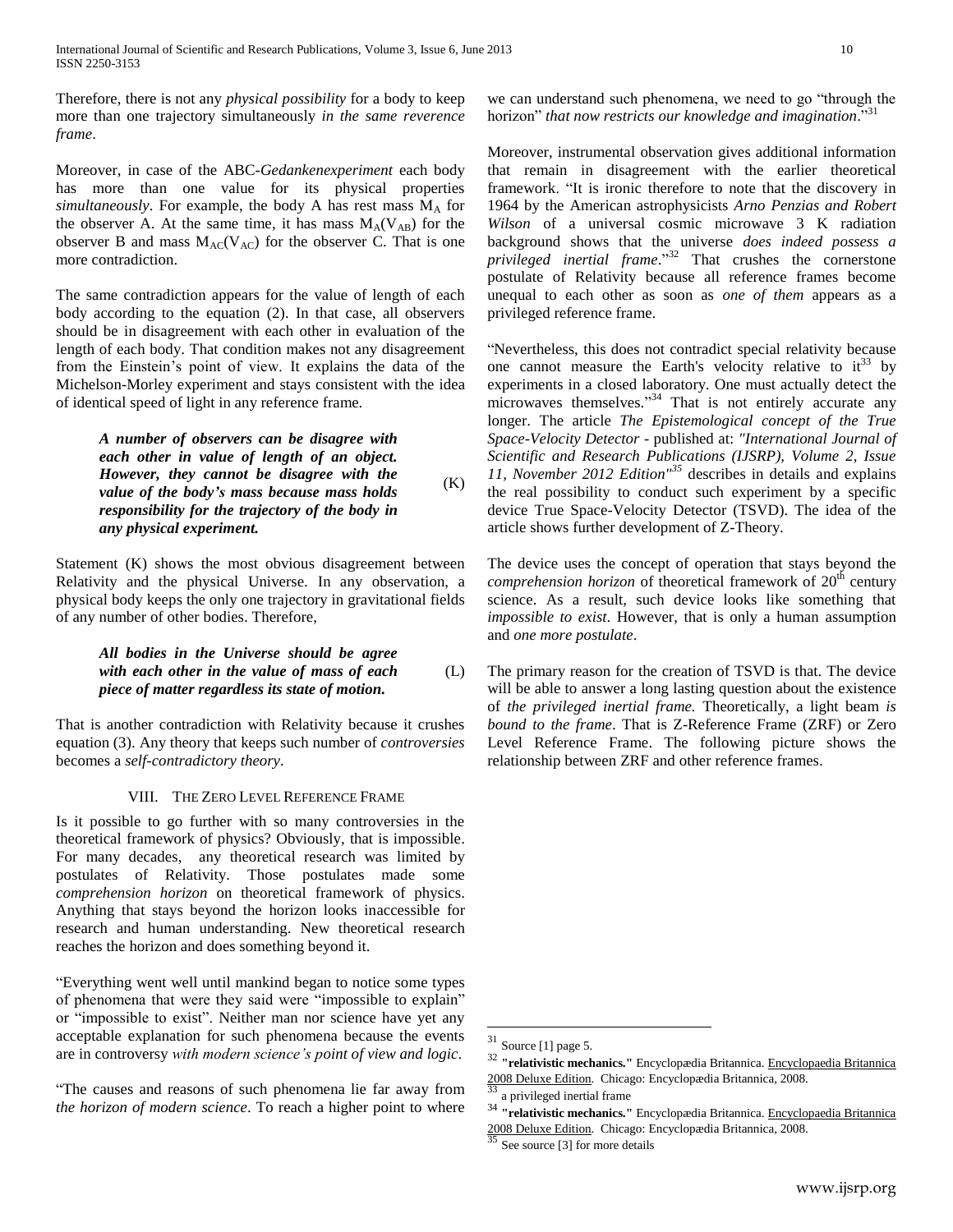

Fig. 2

The vertical axe in the figure 2 shows velocities in relation with some zero velocity  $(V_0)$ . That is the ZRF. The frame itself appears as a reference frame for light propagation. In other word, a light beam uses the frame (ZRF) to make its motion relatively to *the frame*. *The speed of light C appears as propagation of electromagnetic radiation in the ZRF*.

If an observer uses *a two-way experiment* to detect his\her motion in relation with a beam of light then the duration of travel of the mirrored light beam *hides motion of the observer relatively* to  $ZRF^{36}$ . However, light keeps its speed C in the ZRF ever. Other physical bodies use different speed of motion relatively to the ZRF.

In case of the Earth, it keeps its motion with some absolute velocity  $V_E$  (see fig. 2). That is relative motion between the center of the planet and the ZRF. A point on the Erath surface has some additional speed because of the planet rotation. That is velocity  $V<sub>S</sub>$  shows in the figure.

Obviously, the trajectory of the point in the Universe appears as a spiral because of the earth rotation. For the same reason, each object that moves in the eastward direction posses some additional speed. That is velocity  $V_H$  (the higher absolute velocity). Otherwise, the object has lesser speed that appears as velocity  $V_L$  (the lesser absolute velocity). Some unexpected physical phenomena appear that way.

According to the Hafele–Keating experiment, it was done in the reference frame bound to the center of the Earth (see above). That point has velocity  $V_E$  in the ZRF (see fig. 2). The earth bound set of clock had velocity  $V_s$ . Two other set of clocks had velocities  $V<sub>L</sub>$  and  $V<sub>H</sub>$  because of their opposite direction of motion during the experiment.

The result of the experiment was astonished. *Each set of clocks shows direct relationship between their internal physical processes and the absolute speed of their motion during the experiment*.

#### *Way of physical processes depends on absolute velocity of the reference frame*  (M)

Statement (M) eliminates many controversies, mentioned above. For example, as soon as the Earth has its velocity  $V_E$  in the ZRF it possesses the "rest mass" observable for an Earth bound observer.

Suppose the observer makes acceleration of a particle beam in an accelerator. He sees "increasing mass" of each particle in the beam according to the absolute speed of the particle in the ZRF. However, an accelerator is unable to slow down the speed of a particle in the ZRF to see "decreasing mass" of a particle.

According to equation (3) a light beam moving at the speed of light should feel mass of each body *in the Universe as infinite one* because in its reference frame speed of each body equals to C (in the opposite direction for the motion of the light beam). In that case, trajectory of a light beam becomes *unpredictable* because the mass of a single proton becomes *infinite in the light reference frame*.

However, in each physical experiment a light beam follows the trajectory that agrees with so called "rest mass of a body" and statement (L) becomes relevant for a light beam, as well.

"Soon after the theory of general relativity was published in 1916, the English astronomer *Arthur Eddington* considered Einstein's prediction that light rays *are bent near a massive body*, and he realized that it could be verified by carefully comparing star positions in images of the Sun taken during a solar eclipse with images of the same region of space taken when the Sun was in a different portion of the sky. Verification was delayed by World War I, but in 1919 an excellent opportunity presented itself with an especially long total solar eclipse, in the vicinity of the bright Hyades star cluster, that was visible from northern Brazil to the African coast. Eddington led one expedition to Príncipe, an island off the African coast, and Andrew Crommelin of the *Royal Greenwich Observatory* led a second expedition to *Sobral, Brazil*. After carefully comparing photographs from both expeditions with reference photographs of the Hyades, Eddington declared that the starlight had been deflected about 1.75 seconds of arc, as predicted by general relativity. (The same effect produces gravitational lensing, where a massive cosmic object focuses light from another object beyond it to produce a distorted or magnified image. The astronomical discovery of gravitational lenses in 1979 gave additional support for general relativity.)"<sup>37</sup> The last phrase makes contradiction with quotation given above (footnote 32). It looks like nobody seen that *controversy* between discoveries of 1964 and 1979.

 $\overline{a}$ 

According to statement (D), indication of a clock depends only on its internal physical process. In that case, difference between clock indications after the experiment can be explained only as a different way of physical processes in a different reference frame. Moreover,

See source [3] for more details

<sup>37</sup> **relativity.** (2008). Encyclopædia Britannica. *Encyclopaedia Britannica 2008 Deluxe Edition.* Chicago: Encyclopædia Britannica.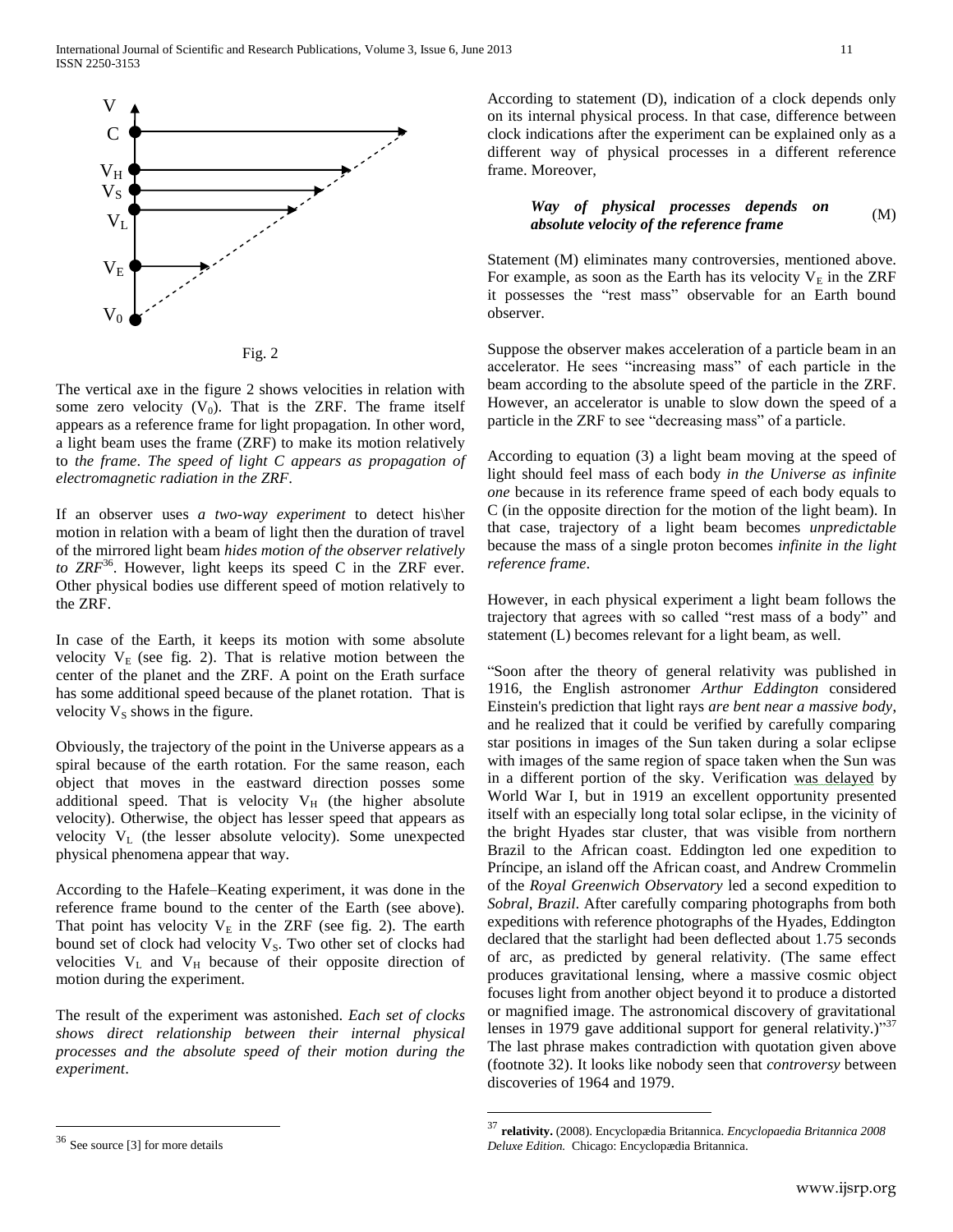The quotation, given above, (footnote 37) shows that. Gravitational lensing shows gravitational interaction between a light beam that moves at the speed of light and a body (object) with a *definite mass*. That violates equation (3) in the light reference frame and *theoretical framework of Relativity because*

### *As soon as the same equation becomes inaccurate in any reference frame the frame loses its equality with other frames* (N)

However, figure 2 eliminates that problem easily. As soon as the light beam moves at the speed of light its way of *interaction* with a gravitational field agrees with the mass of a body that produces the gravitational field in the reface frame bound to the body. The body has lesser speed in the ZRF. That is the only one way that avoids the *inconsistency* of the ABC-*Gedankenexperiment* (as explained above).

# IX. CONCLUSION

They used wrong interpretation of the Michelson-Morley experiment<sup>38</sup> as physical evidence for Relativity. Strictly speaking, Relativity *disappears* with any different *explanation* of the experiment. *Explanation* is the subject of philosophy *not physics.*

Many decades later the Hafele–Keating experiment was used the same way. Once again, they used data incompatible with Relativity as a proof for the theory.

All contradictions mentioned above have the same basis. That is relationship between various reference frames and physical experiments in each frame. According to relativity each physical process in each reference frame should have the same way of action. As a result, an observer has not any chance to choose any preferable reference frame.

Despite of prevalent point of view, a number of experiments show direct conflict between theoretical framework of the theory and the way of action of some physical processes. Obviously, they use the easiest way to make that experimental data consistent with the theory without deeper analysis of relationship between theory and experimental data. They simply "agree" to use data in the same theoretical framework.

Strictly speaking, Relativity uses the Earth and an Earth-bound observer the oldest way. That way holds the planet immovable and denies any chance *to find absolute motion*. That is the best example of *the comprehension horizon* rooted in the human mind.

However, new evidences and experimental data show disagreement with old ideas. New theories brakes through age-

 $\overline{a}$ 

old *comprehension horizon* of the human mind and shows "incredible" possibility.

This article shows only a small application of Z-Theory on the same area that was used in the creation of Relativity. Both Z-Theory and Relativity use close categories like *conservative fields* (field of gravitation in one of them), *interaction* between a body and a conservative field, *motion* of a body in a conservative field and etc.

Z-Theory uses some different categories which stay beyond *the comprehension horizon* of 20<sup>th</sup> century physics. Statement (E) is the best example of those categories. Obviously, many people think that Z-Theory stays beyond *their comprehension*. That is not quite correct because the theory has detailed explanation for each new category. The primary aim of the theory is to make the human mind *able* to understand various physical phenomena which are "unexplainable" in any other theory. For example, source [4] presents *detailed step-by-step explanation* of the same philosophical conception mentioned in the chapter *12.7*   $\emph{Operation of Watches}$  and Clocks of source  $[1]^{39}$ .

Further development of Z-Theory shows TSVD creation possibility. Obviously, the device stays beyond *the comprehension horizon* of Relativity. The theory denies theoretical possibility for existence of such a device. However, source [3] describes each theoretical aspect of its way of action.

Nature *has not any contradiction within itself* (see statement K). Internal Disagreement is an embedded aspect of the human mind. Usually, lack of comprehension appears as disagreement between different points of view *on the same subject*. For the same reason, new level of knowledge gives a new way for clarification of a well known phenomenon and leads to the development of a new theory.

Operation of TSVD will have few key reasons:

- 1. Demonstration of physical possibility of existence of the device
- 2. Detection of ZRF
- 3. Determination of the Earth velocity in ZRF (Z-Vector $40$ .

As soon as the ZRF will be detected, existence of the frame gives answers on many questions of modern science. According to the Hafele–Keating experiment, *physical processes* use a different way of action in connection with the ZRF.

Using a TSVD, a researcher becomes able to compare and find differences in experimental results coming from any reference frame *regarding absolute velocity of a laboratory located in the reference frame*. The humankind meets new physics that way.

See source [3] for more details

<sup>39</sup> Source [1] page 102.

<sup>40</sup> Velocity of an object in the Zero Level Reference Frame